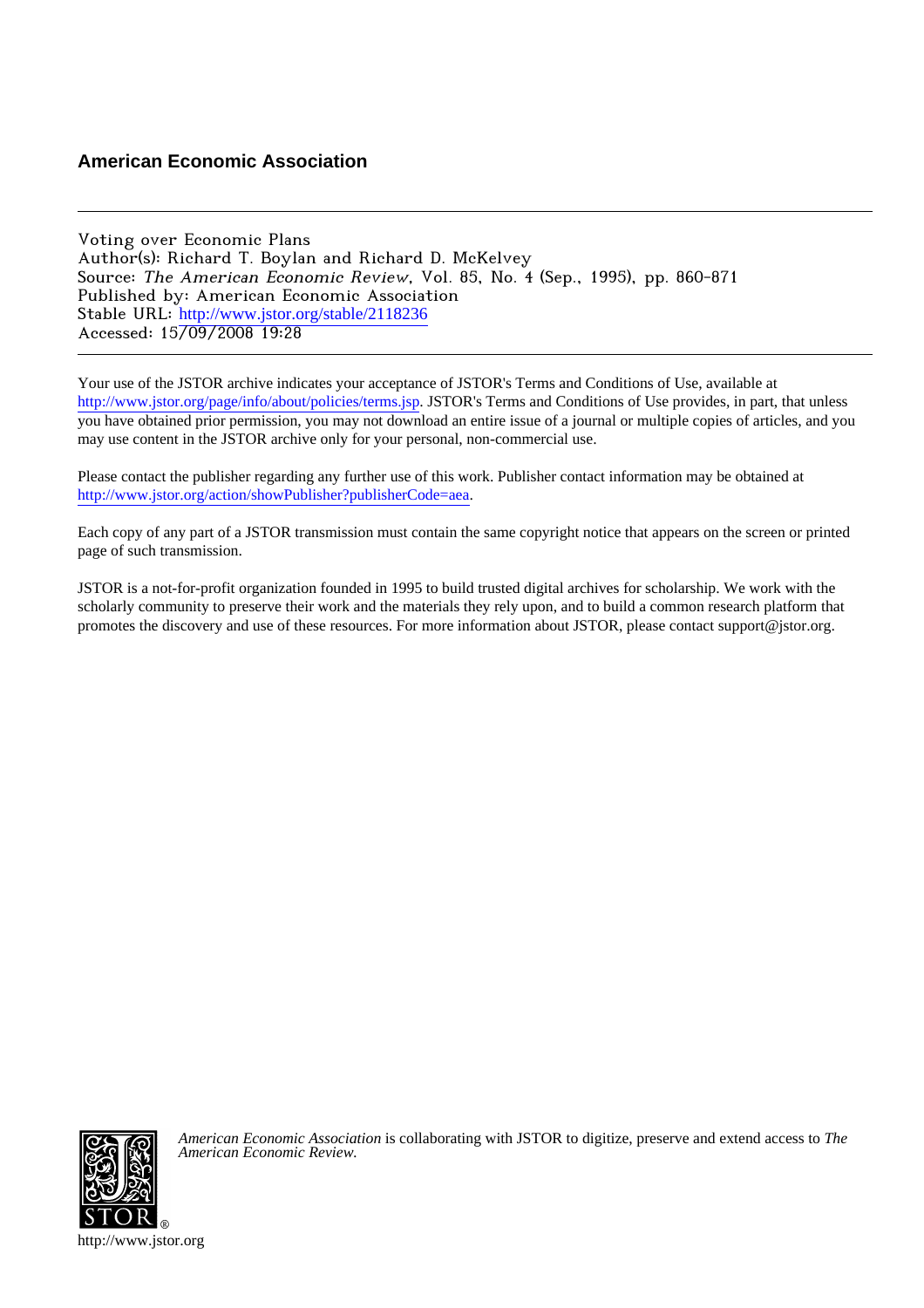# **Voting over Economic Plans**

# **By RICHARD T. BOYLAN AND RICHARD D. MCKELVEY\***

**We review and provide motivation for a one-sector model of economic growth in which decisions about capital accumulation are made by a political process. If it is possible to commit for at least three periods into the future, then for any feasible consumption plan, there is a perturbation that is majority-preferred to it. Furthermore, plans that minimize the maximum vote that can be obtained against them yield a political business cycle. If it is impossible to commit, voters select the optimal consumption plan for the median voter. (JEL D72, E61, E62, H43)** 

**This paper summarizes and provides intuition for a model of political choice over economic plans. The formal development of the model is reported elsewhere, in work together with John Ledyard (Boylan et al., 1996). That work studies the consumption plans generated by a political process operating in the temporal environment of a one-sector growth model. The model identifies conditions leading to "neoclassical" growth plans versus political business cycles, finding that length of commitment is an important variable.** 

**There is a long history of work in the economics literature on the problem of economic growth. The problem was originally formulated by Frank P. Ramsey (1928), was taken up again by Robert M. Solow (1956), and considered from the point of view of optimal economic policy by David Cass (1965), Tjalling C. Koopmans (1965), Lionel W. McKenzie (1976), and others. The initial work focused on the one-sector growth** 

**after that instant. \*Olin School of Business, Washington University, Campus Box 1133, One Brookings Drive, St. Louis, MO 63130, and Division of Humanities and Social Sciences, California Institute of Technology, Pasadena, CA 91125, respectively. Support for this research was provided, in part, by NSF grant no. SES-9022932 to the California Institute of Technology. We are grateful for the comments of five referees. B. Douglas Bernheim pointed out that our results could be extended to supramajority rules, as in Proposition 1. The intuition suggested by a referee replaces the formal proofs that were originally in this paper. The original and more general results can now be found in a separate paper written together with John Ledyard (Boylan et al., 1996).** 

**model, and the main results showed that, under sufficient convexity conditions on production and social preferences, there is a unique solution, which is characterized by the "turnpike" theorems.1** 

**While the problem of economic growth has received a lot of attention, very little has been done to incorporate political institutions into such models. One exception is the work of Nathaniel Beck (1978), who studied political behavior in a continuoustime, one-sector model of economic growth, where voters differ only in their time preferences. Beck shows that if the set of feasible plans is limited to consumption plans that are optimal for at least one voter, then the plan that is optimal for the voter with the**  median discount factor is a majority core. **He conjectures that the median-voter plan is no longer a majority core if all plans are feasible. He also argues that the plan for the median voter is a "local equilibrium" in which no majority can agree on an instantaneous deviation, assuming that the optimal plan for the median voter will be followed** 

**1The turnpike theorems imply that the consumption plan does not cycle. Periodic and chaotic dynamics have also been found to occur in the optimal solution for the standard growth model when there are multiple sectors (see e.g., Michele Boldrin and Luigi Montrucchio, 1986; Raymond Deneckere and Steve Pelikan, 1986; Makul Majumdar and Tapan Mitra, 1994; Kazuo Nishimura et al., 1994).**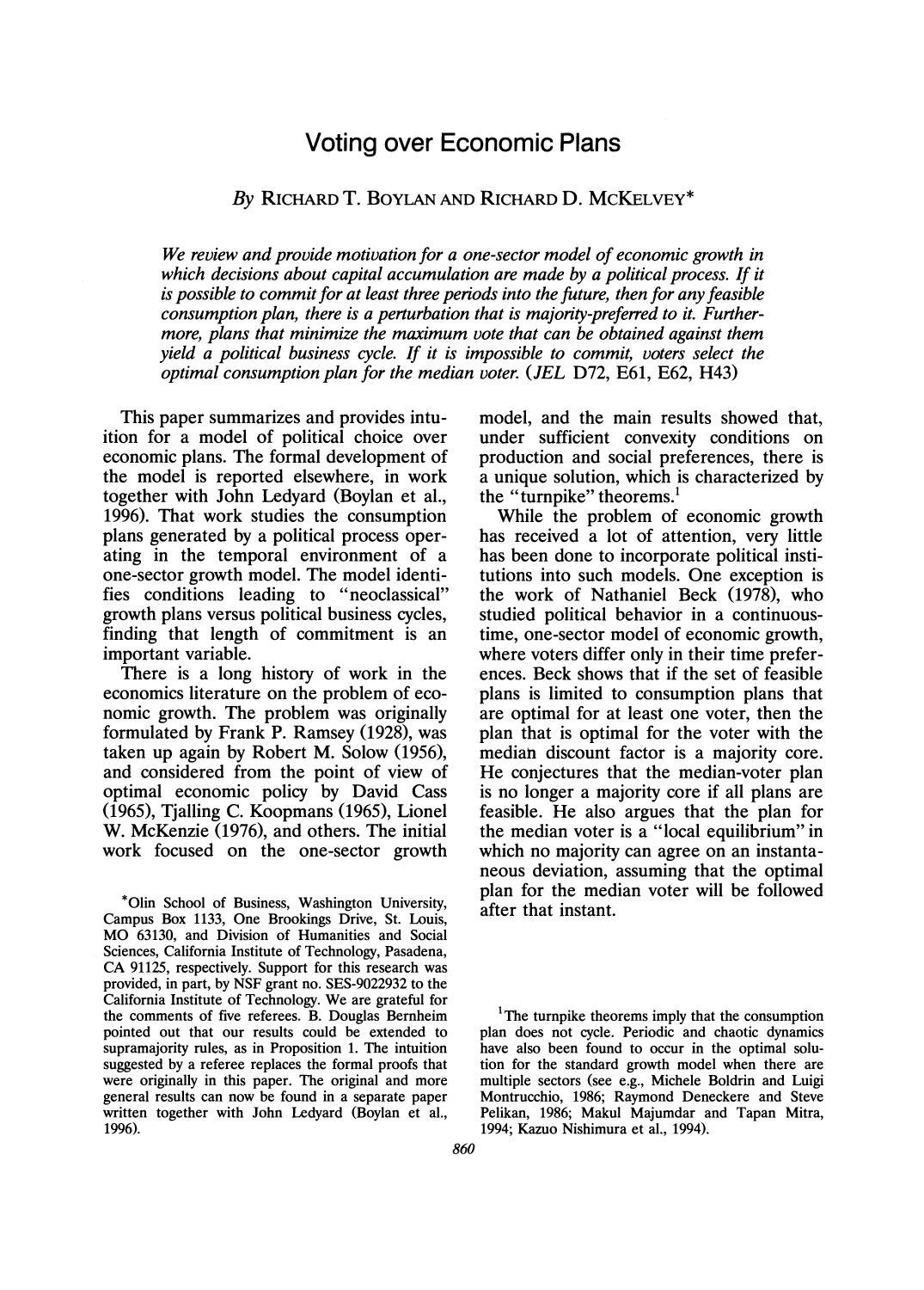**When one leaves the setting of growth theory, there is a fair amount of work that has attempted to characterize the type of fiscal and monetary policy that would be generated by political processes. A recurrent theme in this literature is that, if politicians are allowed to make economic decisions, they will generate "political business cycles"-business cycles coinciding with the term of office of the politicians. William D. Nordhaus (1975) first derived such results in a model in which the incumbent officeholder must choose among different points along a Phillips curve. He also presented some empirical evidence supporting the existence of political business cycles in some countries.2 Nordhaus's theoretical argument depends crucially on voter myopia. Subsequent papers by Kenneth Rogoff (1990) (see also Kenneth Rogoff and Anne Sibert [1988]) and Alberto Alesina (1987) have derived political business cycles without having to assume voter myopia. Rogoff (1990) and Rogoff and Sibert (1988) show that the introduction of asymmetric information over the competency of political candidates can generate a political business cycle. In this model a business cycle emerges as a signaling equilibrium in which the size of the cycle is used by the candidate to signal competency to the voters. Alesina (1987) assumes that different political parties have different relative preferences over the trade-off between inflation and unemployment levels. He then gets political business cycles emerging even when voters have rational expectations, due to the fact that** 

**the election provides a random shock. Both of the above models are partial-equilibrium models. Rogoffs economy does not have the** 

**capability of real growth, while Alesina's political parties have exogenously given policy positions.** 

**The Boylan et al. (1996) paper examines a discrete-time version of Beck's model: a one-sector growth model in which voters differ only in their time preferences, and in which they vote over the optimal plan. Unlike Beck's model, all plans, rather than just plans that are optimal for one voter, are available.** 

**We begin, in Section I, by introducing the details of the standard one-sector growth model and providing some background on optimal consumption plans for those not familiar with this framework.** 

**Section II considers the political stability of consumption plans if voters can choose between different plans to be followed. If all voters have different discount factors and the time horizon is at least three peri**ods, Beck's conjecture—that the median**voter plan is not a majority-rule core when plans that are not optimal for some voter are available-is true. In fact, a stronger result is true; namely, there is no majorityrule core if nonoptimal plans are feasible, and as long as the horizon is at least three periods, then any neoclassical optimal plan (a plan that could be optimal for a voter with time-consistent preferences) can be defeated almost unanimously.** 

**Section III discusses the political stability of consumption plans when there are periodic decision points, such as elections, when policy can be committed for multiple periods. If the plan is restricted to be stationary over every decision period, a minmax plan (a plan that can be defeated by the smallest majority) exhibits a "political business cycle." The cycles arise from coalitions between patient and impatient voters. We compute an example which suggests that the shape of the cycles is different than predicted by previous theoretical work. In the example, the cycles yield postelection (rather than preelection) bursts in consumption to attract impatient voters, followed by long-term investment to attract patient voters.** 

**In Section IV, we consider what consumption plans are chosen if it is impossible** 

**<sup>2</sup>Subsequent empirical evidence for cycles is mixed. Bennett McCallum (1978) and David G. Golden and James M. Poterba (1980) do not find evidence of business cycles in the United States. But other studies find evidence of cycles in other countries. Empirical evidence for cycles can be found in Martin Paldam (1979), Stuart D. Allen et al. (1986), Byung Hee Soh (1986), Manfred W. Keil (1988), Lawrence S. Davidson et al. (1990), David W. Findlay (1990), and Thomas F. Cargill and Michael M. Hutchinson (1991).**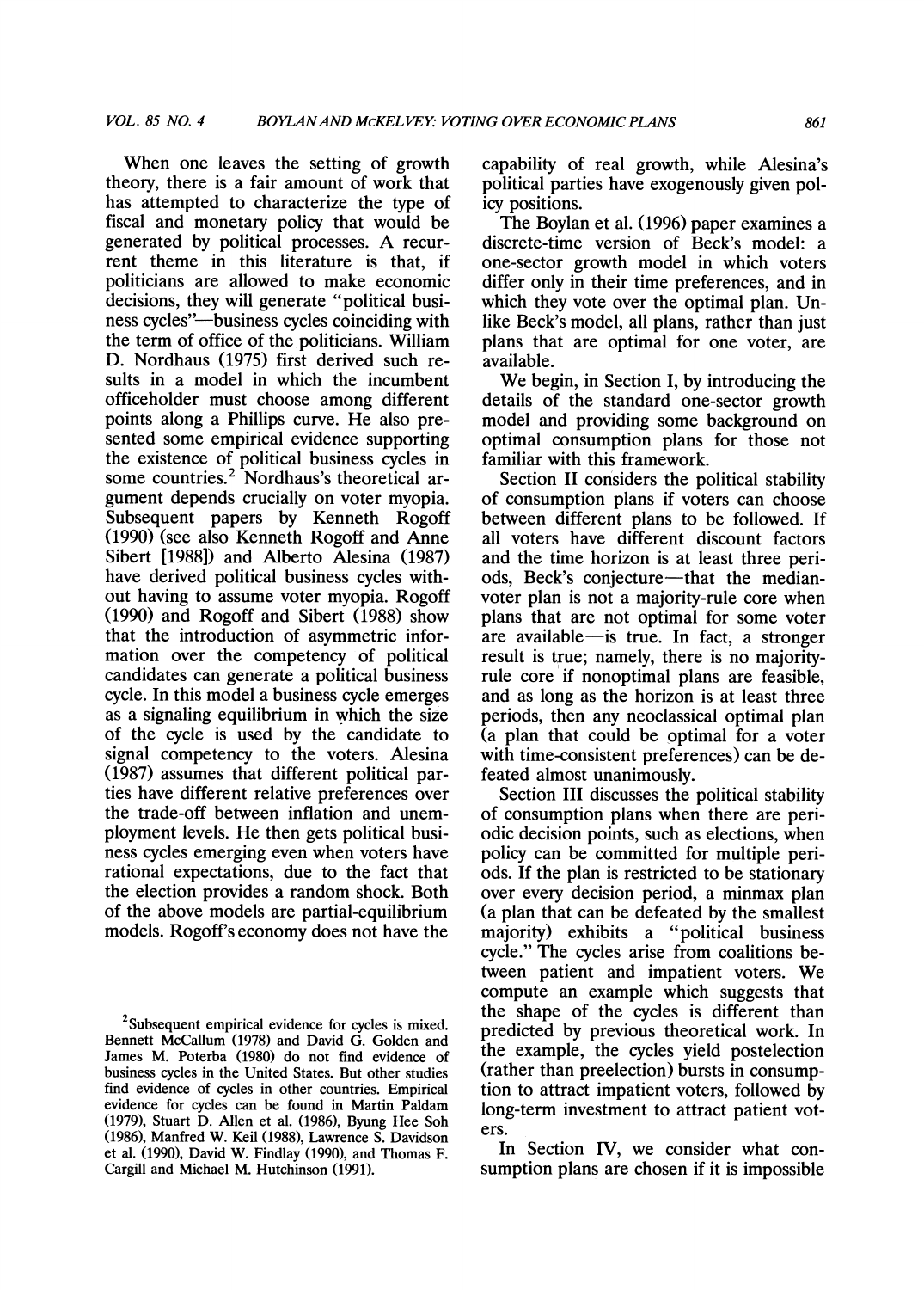**to commit credibly to multiperiod consumption plans, but possible instead just to commit one period at a time. In this case, voters select the consumption plan that is optimal for the voter with the median discount rate. In essence, Beck's intuition is correct in the discrete-time setting.** 

**It follows that political business cycles can arise in models that require no myopia or incomplete information and that the existence and severity of political business cycles may be related to the length of the time horizon that the political system can commit.3 These results also raise questions as to whether neoclassical optimal plans are desirable from a welfare point of view, since they can always be defeated by virtually unanimous majorities. In particular, with finite planning horizons, cyclical plans are majority-preferred to them and can be defeated by smaller majorities.** 

### **I. The Political-Economic Growth Model**

**The simplest possible dynamic framework is used to model the economy: a one-sector growth model. The single good is a public good which can be consumed or invested.** 

**We first review the basic setup and results of the one-sector growth model: let**   $F: \mathbb{R}_+ \to \mathbb{R}_+$  be a twice continuously differ**entiable concave production function with**   $F(0) = 0, F'(0) = +\infty, F'(\infty) = 0.4$  Let  $k_t$  be **the per capita capital stock at the beginning**  of date  $t$ , let  $c_t$  be the consumption per **capita on date** *t***, and let**  $T \in \mathbb{N} \cup \{\infty\}$  **be the** 

**3In connection with this result, the findings of Paldam (1979) are quite intriguing. He studies 49 stable governments in 17 OECD countries, finding significant business cycles in four-year governments, but no significant cycles in three-year governments. Thus, longer terms in office lead to less stable consumption plans.** 

<sup>4</sup>The production function  $F(k)$  is frequently assumed to be of the form  $f(k) = f(k) + (1 - \lambda)k$ , where  $\lambda$  is the depreciation rate of capital stock, and  $f(k)$  is the net output. Hence,  $(1 - \lambda)k$  is the undepreciated **capital.** 

**length of the time horizon. Given an initial**  capital  $\vec{k} > 0$ , the technology can be summa**rized in the fundamental equation of growth**  theory: for  $t = 0, 1, 2, ..., T$ ,

$$
(1) \hspace{1cm} c_t + k_{t+1} = F(k_t),
$$

**where** 

$$
(2) \t k_0 = \bar{k} \t k_t \ge 0
$$

$$
c_t\geq 0.
$$

**Thus in each period, the output of production is divided between consumption and capital for use in next-period production.**  Any plan  $\mathbf{c} = \{c_i\}_{0 \leq t \leq T}$  which is a feasible **solution to (1) and (2) is called a feasible consumption plan. Let C denote the set of feasible consumption plans.** 

**The one-sector growth model has been studied extensively in the case where a particular social-welfare function is defined. The primary interest has been in solving for a feasible consumption plan that maximizes the welfare function. In most cases the welfare function has been assumed to be temporally separable with impatience**  represented by a discount factor,  $\delta$ . The **problem to be solved is then** 

(3) 
$$
\max_{\mathbf{c} \in \mathcal{C}} \sum_{t=0}^{T} \delta^t u(c_t)
$$

where  $\delta \in (0,1)$  and  $\mathbf{u}: \mathbb{R}_+ \to \mathbb{R}$  satisfies  $u'(\mathbf{c}) > 0$ ,  $u'(0) = \infty$ , and  $u''(\mathbf{c}) < 0$ . A neo**classical optimal plan is a solution to prob**lem (3) (for some  $\delta$ ).

The solution to problem  $(3)$ ,  $\{c_i^*\}$ , is **Markov; this means that there is a family of**  functions  $\{g_i(k; T)\}\)$ , such that  $g_i(k; T)$  is the **consumption at time t, given the capital in the previous period. By equation (1), corresponding to any solution there is an optimal**  capital plan  $\{k_i^*\}$  and functions  $\{h_i(k;T)\}$ **that express the optimal capital at time t as**  a function of capital at time  $t - 1$ . For the **infinite-horizon model, the solution can be expressed in terms of a single pair of functions**  $h(k) = h(t;\infty)$  and  $g(k) = g(t;\infty)$ .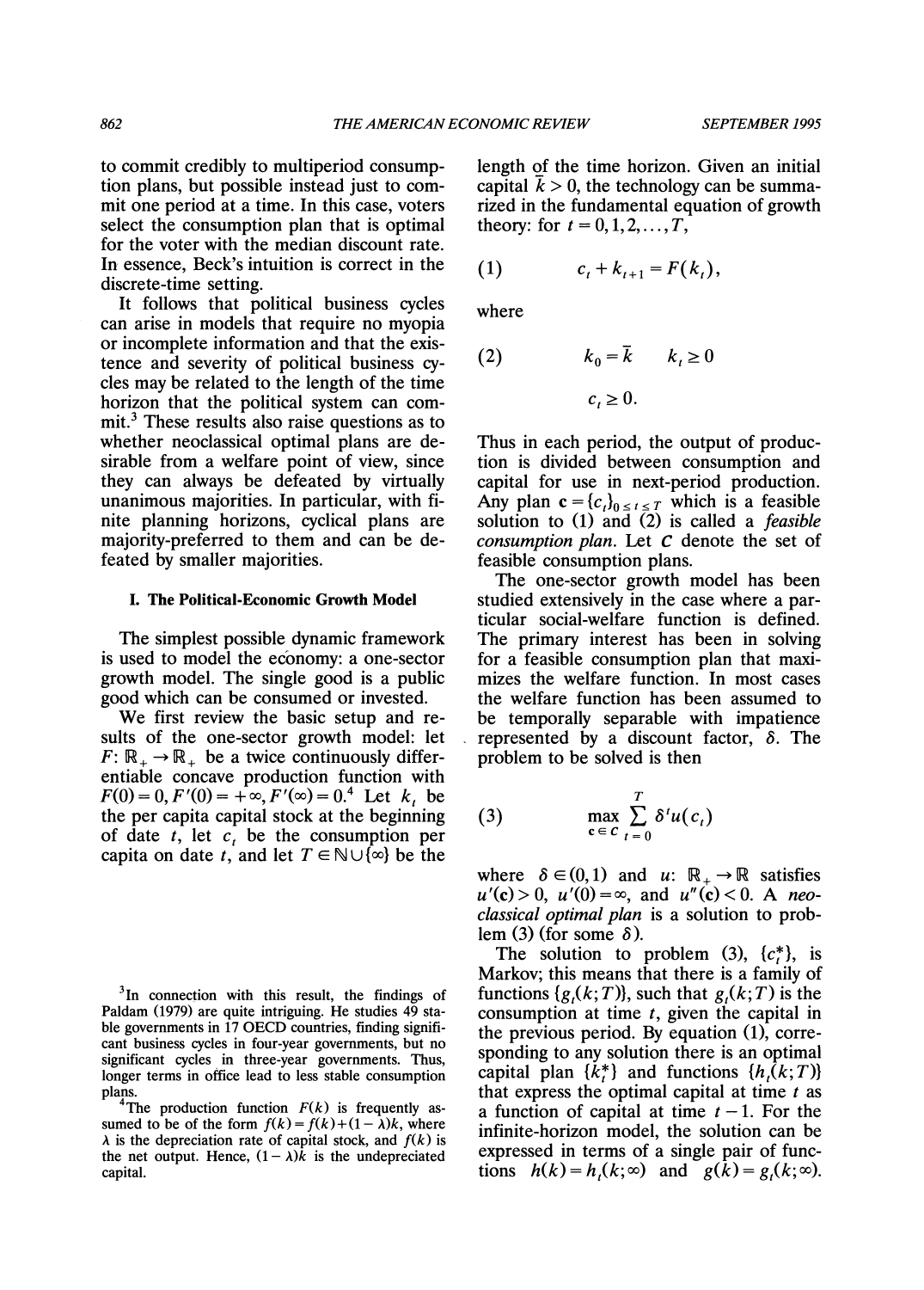Further, h satisfies:  $h' > 0$  and  $h(k) < k^*$ for  $k < k^*$ , and  $h(k) > k^*$  for  $k > k^*$ . The **steady-state level of capital, k\*, is defined**   $\mathbf{b} \mathbf{v} \ \mathbf{F}'(k^*) = 1/\delta$ <sup>5</sup>

**The above results imply that the optimal**  plan of capital begins at  $k_0$  and converges **monotonically to k\*. Also, the optimal plan of consumption converges monotonically to**   $c^* = F(k^*) - k^*$ . Similar results hold for the **finite-horizon case. Here, one gets the so**called "turnpike" theorem: for any  $\varepsilon > 0$ there is a  $T_e > 0$  such that, if  $T > T_e$ , then  $|k_t^* - k^*| > \varepsilon$  for at most  $T_{\varepsilon}$  periods (see **e.g., D. Gale, 1970).** 

# **II. Political Stability of Economic Plans**

**This section discusses the political stability of various consumption plans. There is a**  set  $\mathcal{N}$  of *n* voters who all have the same **one-period utility for consumption but dif**fer in their time preferences. Voter *i*'s util**ity function over consumption plans is**   $\vec{U}_i(\mathbf{c}) = \sum_{t=0}^T \delta_i^t u(c_t)$ , where  $\vec{u}: \mathbb{R}_+ \to \mathbb{R}$  satis**fies**  $u'(\mathbf{c}) > 0$ ,  $u'(0) = \infty$  and  $u''(\mathbf{c}) < 0$  for all  $c \in \mathbb{R}_+$ . We consider both the case of finite **and infinite T. We will assume throughout that any two distinct voters have distinct discount factors.** 

**One might worry about the distribution of**   $c<sub>t</sub>$  across voters, but we will treat this as a public good. That is, voters pick  $c_t$ , the

 ${}^{5}$ To see this, let  $v^*$  be a function satisfying

$$
v^*(k) = \max_c [u(c) + \delta v^*(F(k) - c)]
$$
  
= 
$$
\max_h [u(F(k) - h) + \delta v^*(h)].
$$

Then  $v^*(k) = u(F(k) - h(k)) + \delta v^*(h(k))$ , where for all *k*,  $h(k)$  satisfies  $\partial v^*/\partial h = 0$ , and consequently  $u'(F(k) - h(k)) = \delta v'(h(k))$ . By the envelope theorem,

$$
v^{\ast\prime}(k)=\partial v^{\ast}/\partial k=u^{\prime}(F(k)-h(k))F^{\prime}(k).
$$

**Hence,**  $u'(F(k) - h(k)) = \delta v^*(h(k)) = \delta u'(F(h(k)))$  $h(h(k))F'(h(k))$ . This implies that  $u'(g(k))=$  $\delta u'(g(h(k)))F'(h(k))$ . Note that if  $h(k) = k$ , then  $\delta u'(g(k)) = u'(g(k))/F'(k)$  and  $F'(k) = 1/\delta$ . The **value function, v\*, is continuous, differentiable, strictly increasing, and strictly concave. For more details the reader can consult Milton Harris (1987).** 

**amount that each voter consumes, yielding**  voter *i* a utility level of  $u(c_i)$  for that pe**riod. Most of the results we show in this paper extend to the case where the good is private with one-period utility functions being logarithmic. If the good is private, individuals will lend and borrow at the market-clearing interest rate, but in a model where government can influence such a rate, voters will have different preferences over government's actions (see Boylan, 1995).** 

**The first proposition, which is proved in Boylan et al. (1996), states that neoclassical optimal plans can always be defeated by large majorities.** 

**PROPOSITION** 1: If  $T \geq 2$ , then for any **neoclassical optimal plan,**  $c^* \in C$ **, there is an alternative plan**  $c \in C$ **, which defeats**  $c^*$  **by at** least  $n-1$  votes. If  $c^*$  is not optimal for any **voter, then it can be defeated by n votes. The same result holds if we restrict the set of alternative plans to those that differ from c at no more than three consecutive periods.** 

**The above result may seem surprising at first glance. One might think that, when utility functions differ only by one parameter, the median voter theorem would apply, implying that the optimal plan for the voter with the median discount factor would be a majority core point. In fact, the optimal plan for the median-discount-factor voter is defeated by a plan supported by a coalition including patient and impatient voters. This plan has more consumption in earlier periods (to satisfy the impatient voters), more consumption in later periods (to satisfy patient voters), and less consumption in intermediate periods (to make the plan feasible). To illustrate this, we give an example showing how the optimal plan for the median voter can be defeated.** 

**Example 1: Assume the one-period utility is**   $u(c) = \ln(c)$  and the production function is  $F(k) = k^{1/2}$ . There are three voters with discount factors  $\delta_1 = 0.5$ ,  $\delta_2 = 0.05$ , and  $\delta_3 = 0.95$ . Let  $c^*$  and  $k^*$  be the steady**state values of consumption and capital on the optimal plan for the voter with the median discount factor, namely, voter 1. As**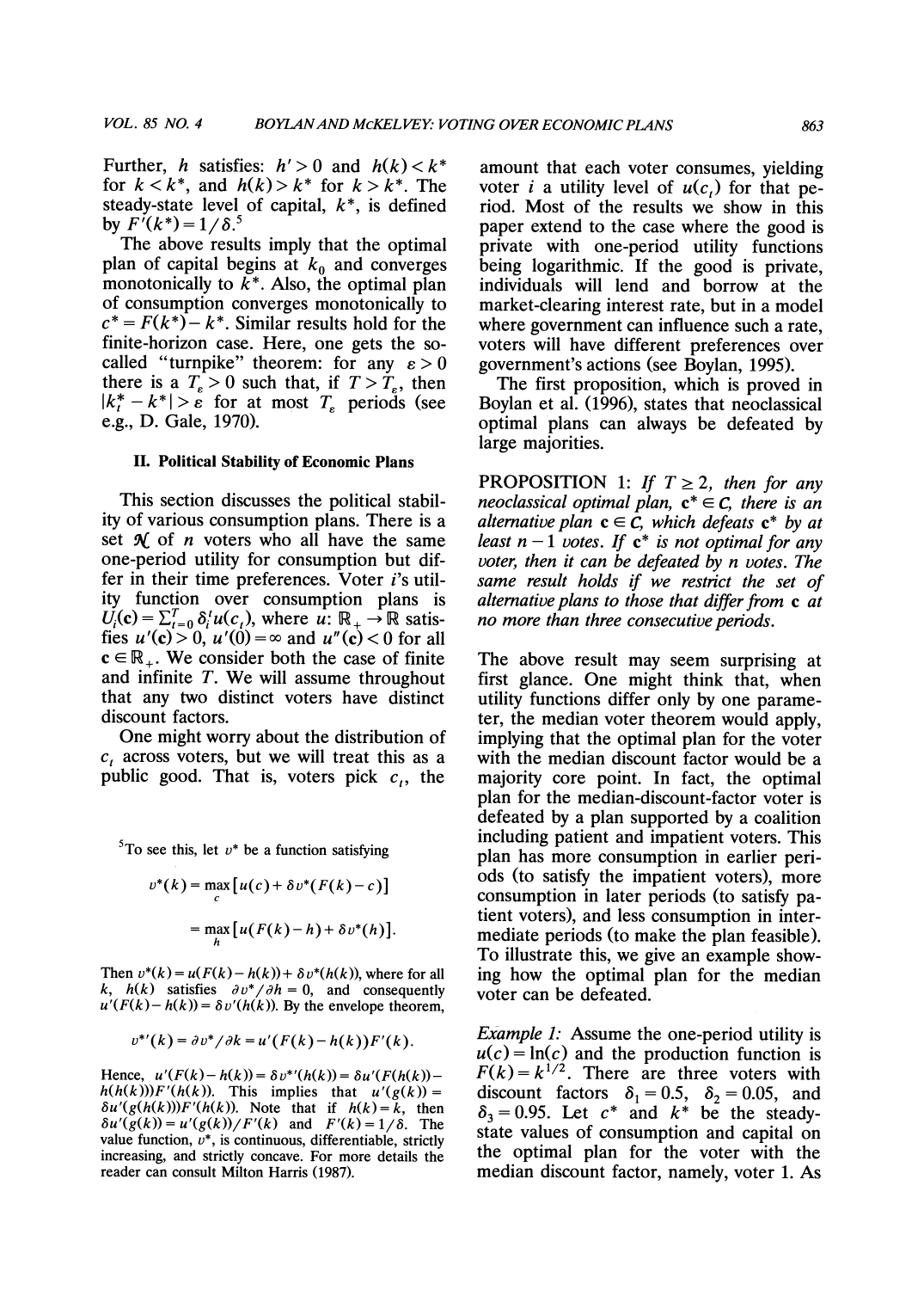discussed in Section I,  $F'(k^*) = \delta_2$ , so  $k^* =$ 0.0625 and  $c^* = F(k^*) - k^* = 0.1875$ . For **simplicity, we assume that initial capital is at the steady state, k\*, so that the optimal**  plan is  $c^* = (c^*, c^*, \dots)$ . Now consider the **plan k, which changes the capital stock only**  at periods 1 and 2 to  $k_1 = 0.0600$ ,  $k_2 =$ 0.0675, and then returns to  $k^*$ . This yields the consumption plan  $c = (c_0, c_1, c_2, c^*)$  $c^*, c^*, \ldots$ , with  $c_0 = 0.1900$ ,  $c_1 = 0.1774$ , and  $c'_2 = 0.1973$ . It is easily checked that this **plan is feasible. Further, both voters 2 and 3 prefer c to c\*:**  $U_2(c) = -1.751 + \delta_2^3 U_2(c^*)$  $\bar{U}_1(-1.762 + \delta_2^3 U_2(\mathbf{c}^*) = U_2(\mathbf{c}^*)$ , and  $\bar{U}_3(\mathbf{c}) =$  $-4.768 + \delta_3^3 \overline{U_3}(\mathbf{c}^*) > -4.775 + \delta_3^3 \overline{U_3}(\mathbf{c}^*) =$  $U_3(c^*)$ .

**Figure 1 gives an intuition for Proposition 1. Let c be a consumption plan that agrees with the optimal path for the median voter except at times 0, 1, and 2. The interior of the curve F and the axis describes the set of such consumption plans that are feasible. The consumption at times 0 (horizontal axis) and 2 (vertical axis) together with the fundamental equation of growth theory, equation (1), determine consumption in period 1,**   $c_1$ . This is summarized by a function  $c_1 =$  $g(c_0, c_2)$ . Thus, the curve F represents the **set of points**  $(c_0, c_2)$  such that  $g(c_0, c_2) = 0$ .

**The curve P represents the preferred**  choices of  $(c_0, c_2)$  for voters with different **values of 6; each point on P corresponds to a different value of 6. Higher values of 8 map to points that are further to the left on P. Let c\* be the optimal choice for the median-discount-factor voter, m. The slope**  of the indifference curve of individual  $i \neq m$ through the point  $c^*$  is

$$
(4) \frac{dc_2}{dc_0}\Big|_{U_i(c_0, g(c_0, c_2), c_2, \ldots) = U_i^*}
$$
  
= 
$$
-\frac{1}{\delta} \frac{u'(c_0^*) + \delta u'(c_1^*) g_0(c_0^*, c_2^*)}{u'(c_1^*) g_2(c_0^*, c_2^*) + \delta u'(c_2^*)}
$$

where  $U_i^* = U_i(c_0^*, c_1^*, c_2^*, \dots)$  and  $g_i =$ **dg/dci. Since c\* is optimal for the median voter, the first-order conditions must hold, namely,** 

(5) 
$$
u'(c_0^*) + \delta_m u'(c_1^*) g_0(c_0^*, c_2^*) = 0
$$
  
\n $u'(c_1^*) g_2(c_0^*, c_2^*) + \delta_m u'(c_2^*) = 0.$ 



**FIGURE 1. ILLUSTRATION OF PROPOSITION 1** 

**Notes: The axes measure the consumption at times 0 and 2. Consumption after time 2 is fixed, while consumption at time 1 is computed as the residual. F is the frontier of the feasible set. A point on P represents the**  choice of  $(c_0, c_2)$  most preferred by a voter with some discount factor  $\delta$ . Points on P that are further northwest correspond to higher values of  $\delta$ . The optimal **consumption for the median discount factor is c\*. The circles represent indifference curves of a patient individual**  $(\delta > \delta_m)$  and an impatient individual  $(\delta < \delta_m)$ . **A small change in consumption in the direction of the arrow makes all individuals better off (except for the median voter).** 

**By combining (4) and (5), we get** 

$$
\left. \frac{dc_2}{dc_0} \right|_{U_i(c_0, g(c_0, c_2), c_2, \ldots) = U_i^*}
$$

$$
=-\frac{1}{\delta}\bigg[\frac{u'(c_1^*)g_0(c_0^*,c_2^*)}{u'(c_2^*)}\bigg].
$$

Note that  $dc_2$  /  $dc_0$  is larger for smaller  $\delta$ . **Thus indifference curves cross as shown in Figure 1. Hence, a small deviation in the direction of the arrow shown on this figure makes everyone better off, except for the median-discount-factor voter.** 

**Given the result of Proposition 1, the natural question to ask is whether there are any plans that cannot be defeated by majority rule. Proposition 2, which is proved in**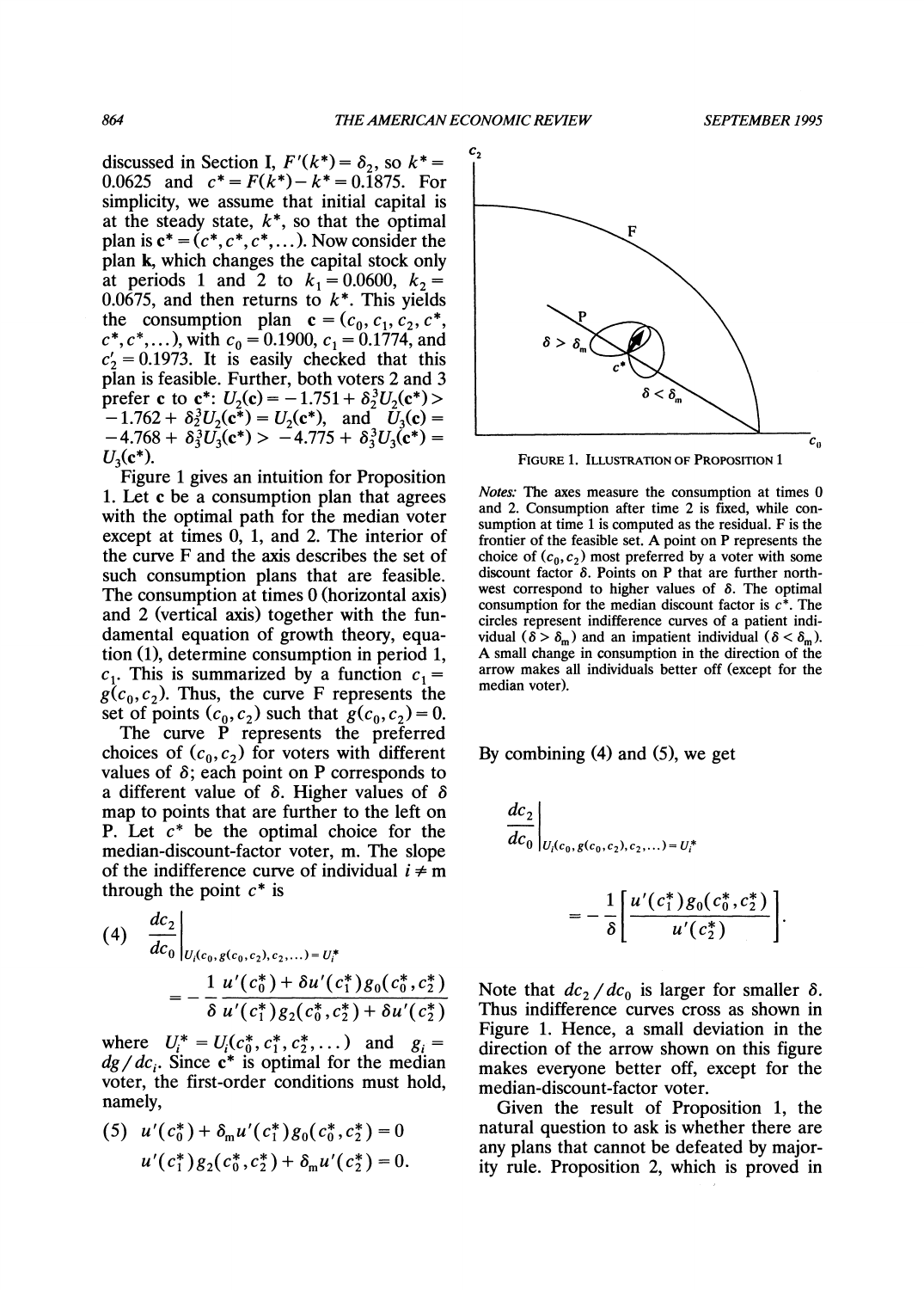

**FIGURE 2. ILLUSTRATION FOR PROPOSITION 2** 

**Notes: On the axes we have the consumption at time t and t'. F is the set of feasible choices given fixed consumption in all other periods. The point R denotes a choice that is not optimal for the median voter. Two curves describe the indifference curves of the median**  voter  $(\delta_m)$  and of a patient voter  $(\delta > \delta_m)$ . A small **change in the direction of the arrow is preferred by the median voter and all voters with higher discount factors.** 

**Boylan et al. (1996), states that the answer is negative.** 

**PROPOSITION 2: Suppose the time horizon, T, is at least 2 and the number of voters, n, is odd and greater than 2. Then, for any feasible consumption plan, c, there is an alternative feasible plan preferred to c by a majority of voters; in other words, there is no majority-rule core.** 

**Figure 2 gives an intuition for Proposition 2. Suppose there is a plan, c', that cannot be defeated by majority rule. By Proposition 1, there are two periods, t and t', with**   $t > t'$ , such that there is a feasible change in **consumption during these two periods (leaving consumption in other periods fixed) that makes the median-discount-factor voter strictly better off. In Figure 2, F is the set of feasible choices**  $(c_t, c_t)$ . The point R denotes the choice  $(c'_t, c'_t)$ . Given the choice **of t and t', the indifference curve of the voter with the median discount factor must**  **cross F at the point R. Suppose that this indifference curve is flatter than F, as drawn.**  Since higher values of  $\delta$  correspond to even **flatter indifference curves, those curves must also intersect F. Thus, there is a majority of voters who prefer a small change in consumption in the direction of the arrow over c'. If the indifference curve of the mediandiscount-factor voter is steeper than F, then the conclusion follows by an analogous argument.** 

#### **III. Political Stability with Periodic Elections**

**The above results consider the political stability of long-term plans when it is possible to offer any possible alternative to a given plan. In this section we assume that the political institution allows commitment of policy at most for a fixed term, say, the length of the term of office of a given administration, which we take to be L. One administration cannot commit the economic policy of the next administration, except insofar as its policy can determine the initial economic conditions of the following administration. Thus, if we wish to characterize the kinds of policy that would emerge in political systems with periodic elections, we should be concerned with the stability of plans against L-period deviations. We want to find the plan for a T-period horizon that is maximally stable against attempts to amend it during periodic elections every L periods.** 

**To deal with this case, there are two problems to confront. The first involves what voters conjecture will happen in the future, after the period to which they are committing, if they end up delivering a different initial capital stock for the future. The second is what policy to assume is selected for the L periods of commitment in the absence of an equilibrium.** 

**Regarding the first problem, in order to deal formally with finite-length commitment one must specify expectations about what will happen after the period to which one can commit. The view we take here is that the problem at time jL is identical to the problem at time 0. The distribution of discount factors is the same at both points in**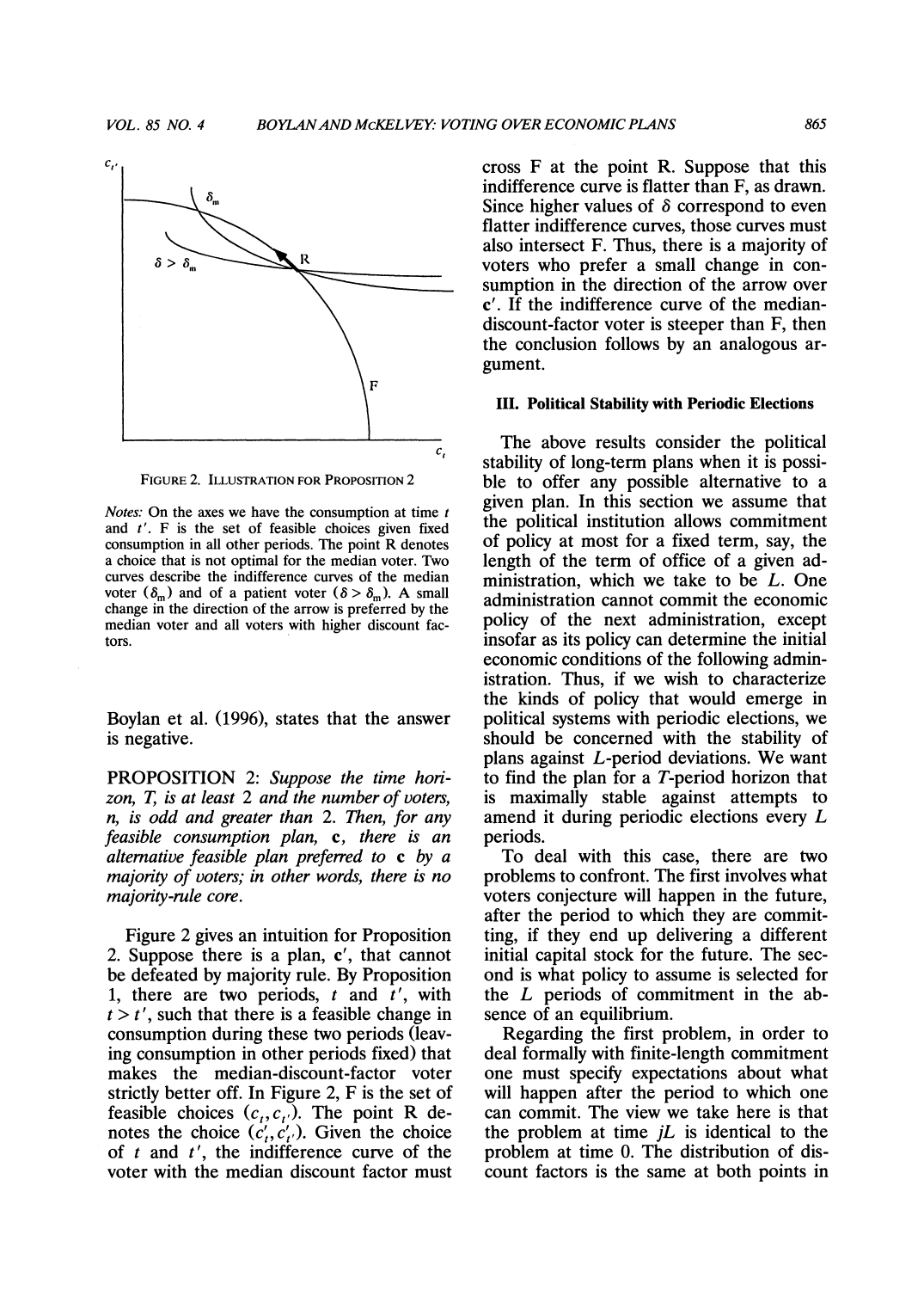**time. Thus, it is reasonable to assume that the decision rule that is used at time jL is the same for all j. Hence, we look for L-period stationary policies, which are identical functions of the underlying preferences at each decision point.** 

**Regarding the second problem, we already know from Propositions 1 and 2 that**  in cases when  $T \geq 2$ , neoclassical optimal **plans can be beaten by large majorities, and there is no majority core among the set of feasible plans. Since these results only depend on perturbations of length 3, it is obvious that the same results will be true when perturbations can differ from the orig**inal plan for periods of length at least  $L = 3$ . **So what do we assume candidates do in the absence of a majority core?** 

**In the absence of a majority core, one reasonable assumption is that candidates will choose a plan that is as "safe" as possible. There are many ways of formulating such ideas in the social-choice literature. The one we adopt here is the idea of an a-majority set, the set of policies that can**  be defeated by at most a majority of size  $\alpha$ , **and the related idea of the minmax set, the set of policies that can be defeated by the smallest possible majority. Use of the minmax set would be justified if decisions must be made by supermajorities (e.g., because of the existence of political institutions such as bicameral legislatures and the executive veto). For a justification of the minmax set as the outcome of models of two-candidate competition, see Gerald H. Kramer (1980).** 

**As shown in Boylan et al. (1996), any policy in the minmax set maximizes a Samuelson-Bergson social-welfare function**   $\sum_{i \in \mathcal{N}} \lambda_i U_i(c)$ , where  $\lambda_i \geq 0$ . Therefore, the **consumption plan selected is optimal for a fictitious voter with preferences**  $\sum_i \delta_i u(c_i)$ where  $\delta_t = \sum_{i \in \mathcal{N}} \lambda_i \delta_i^t$ . Notice that the dis**count factor ratio**  $\delta_t / \delta_{t-1}$  is increasing in *t*; **the more patient individuals have more weight in determining society trade-offs further out in time. Since preferences change**  over time, for any time periods  $s < t < u$ , the preferred time- $u$  consumption,  $c_u$ , at time s is different from the preferred  $c<sub>u</sub>$  at **time t. The time inconsistency of preferences was first pointed out by Robert H.** 

**Strotz (1956). For this reason, Bezalel Peleg and Menahem E. Yaari (1973) define equilibrium consumption plans as consumption plans such that an individual cannot change consumption at time t (while keeping consumption at every other time period the same) and be better off.** 

**In a growth model, the definition of equilibrium consumption plan has to be more complex, because a change in consumption in a particular period may make future consumption infeasible. In an equilibrium consumption plan, c, at the beginning of each policy period, t,** 

$$
(c_t, \dots, c_{t+L-1}) \in \underset{k=0}{\text{argmax}} \sum_{k=0}^{L-1} \delta_k u(c_{k+t})
$$

$$
+ \delta_L V(k_{t+L})
$$

where  $V(k_{t+L})$  is the continuation value. A **steady-state equilibrium consumption plan is a plan where for all t** and  $a, k_t = k_{t+at}$ .

**By the Euler equation,** 

$$
u'(c_t) = (\delta_{t+1} / \delta_t) u'(c_{t+1}) F'(k_{t+1}).
$$

Since  $\delta_{t+1} / \delta_t$  is increasing, it follows that  $c_t$  cannot be constant. Formally,  $\{k_t\}_{t=0}^L$  ex**hibits a** *political business cycle* **if**  $k_0 = k_L \neq k_t$ for some  $0 < t < L$ .

**PROPOSITION 3: Any steady-state equilibrium consumption plan yields a political business cycle.** 

**More details regarding the proof, the definition of the continuation value, and the minmax set are provided in Boylan et al. (1996). In general, we do not know whether steady-state consumption plans exist. However, computation for simple examples suggests that they do. We close with an example illustrating equilibrium consumption plans that converge to steady-state equilibria.** 

**Example 2: In this example, we compute (up to computer accuracy) an equilibrium consumption plan for the case in which**   $u(c) = \ln(c)$  and  $F(k) = \sqrt{k}$ , there are 100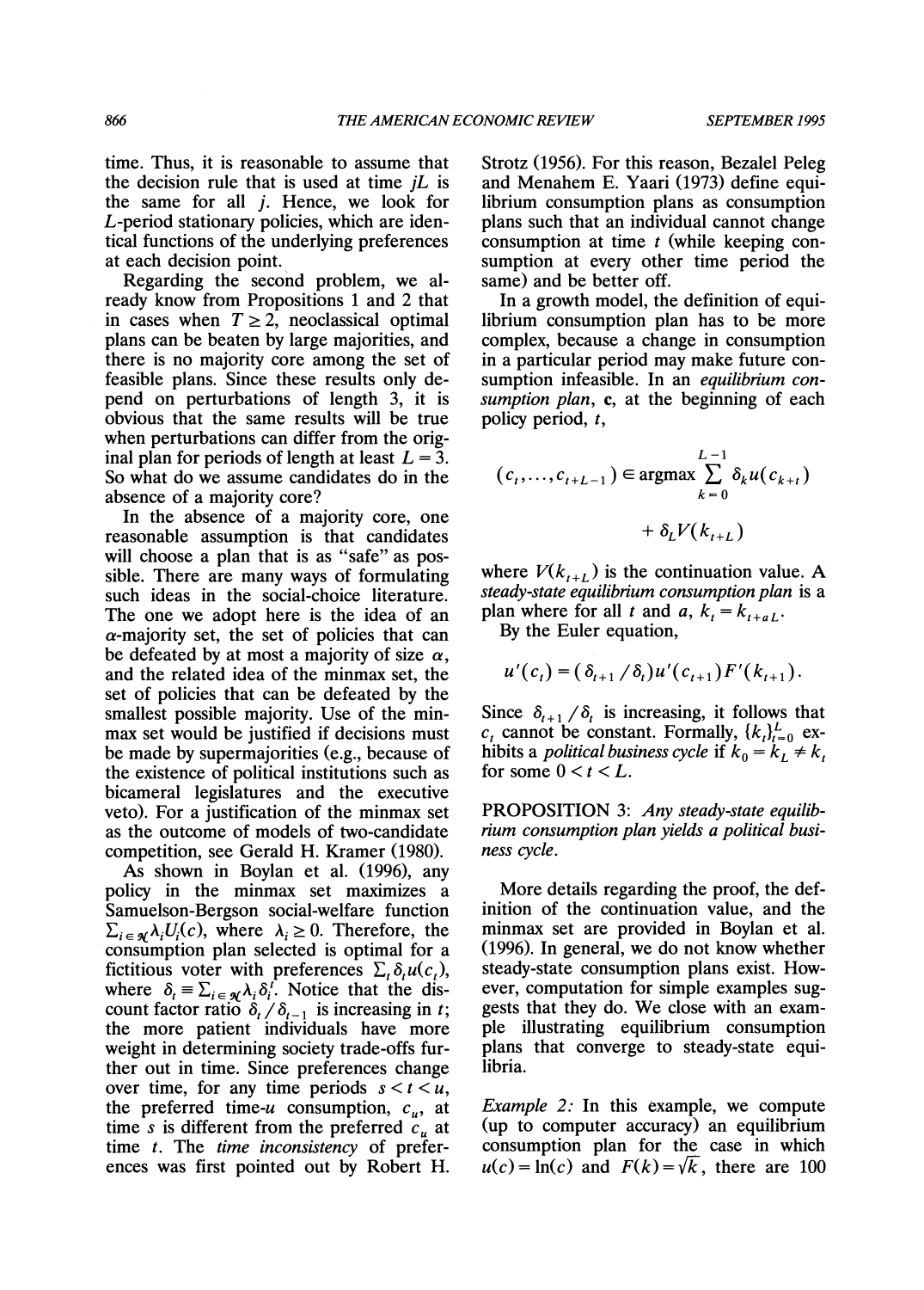

**FIGURE 3. SAMPLE EQUILIBRIUM CONSUMPTION PLANS FROM EXAMPLE 2** 

**Note: The plan quickly converges to a steady state, which is a political business cycle according to Proposition 3.** 

**voters with discount factors uniformly distributed between 0.5 and 1.0,**  $\lambda_i = 1/100$ **,** and  $k_0 = 0.01$ . Figure 3 illustrates an equi**librium consumption plan for the cases when L = 3, 6, and 12. (The Appendix describes the algorithm that computes such a plan.) In each graph the top line is output**   $[y_t = F(k_t)]$ , the center line is consumption  $[c<sub>t</sub> = F(k<sub>t</sub>) - k<sub>t+1</sub>]$ , and the bottom line is gross investment  $\begin{bmatrix} \n u_t = k_{t+1} - k_t \n \end{bmatrix}$ . We note **that the political business cycles have the feature that output and consumption peak**  **at the beginning and end of the electoral term, while investment peaks in the middle of the term. Also we note that the amplitude of the cyclical behavior increases as the length of the term increases.** 

## **IV. One-Period Commitment**

**The results in the previous sections show that, if voters can choose between multiperiod proposals, no majority-rule core exists. However, it can be argued that multiple-period commitments are not credible. Because of the temporal nature of the decision, period-t decisions must be imple**mented before period- $(t + 1)$  decisions. But **once period-t decisions are implemented, there is always the opportunity to revise the**  period- $(t + 1)$  decisions. In making the pe**riod-t decision, all voters would realize this aspect of the problem, and they would make the period-t decision conditional on the be**lief that the period- $(t + 1)$  decision will be **made subject to preferences at that point in time. This means that multiperiod deviations from a proposed "status quo" consumption plan can only occur if players will want to continue with the deviation even in the later periods of the deviation. For example, if a coalition supporting a deviation contains members with both high and low discount factors, then for the deviation to benefit both groups, it may be necessary that the groups get their benefits at different times. Once the players with low discount factors have received their benefits from higher initial levels of consumption, they may no longer be willing to support the investment necessary to help their coalition partners with higher discount factors. Of course, if the coalition members had realized this problem when they were contemplating the proposed change, they would never have formed the coalition in the first place. This realization by the individuals that coalition members may want to back out of their agreements later in the process will make it harder to find proposals that can beat the status quo.** 

**The ideas discussed in the previous paragraph are formalized by the concept of subgame perfection; that is, the voting equi-**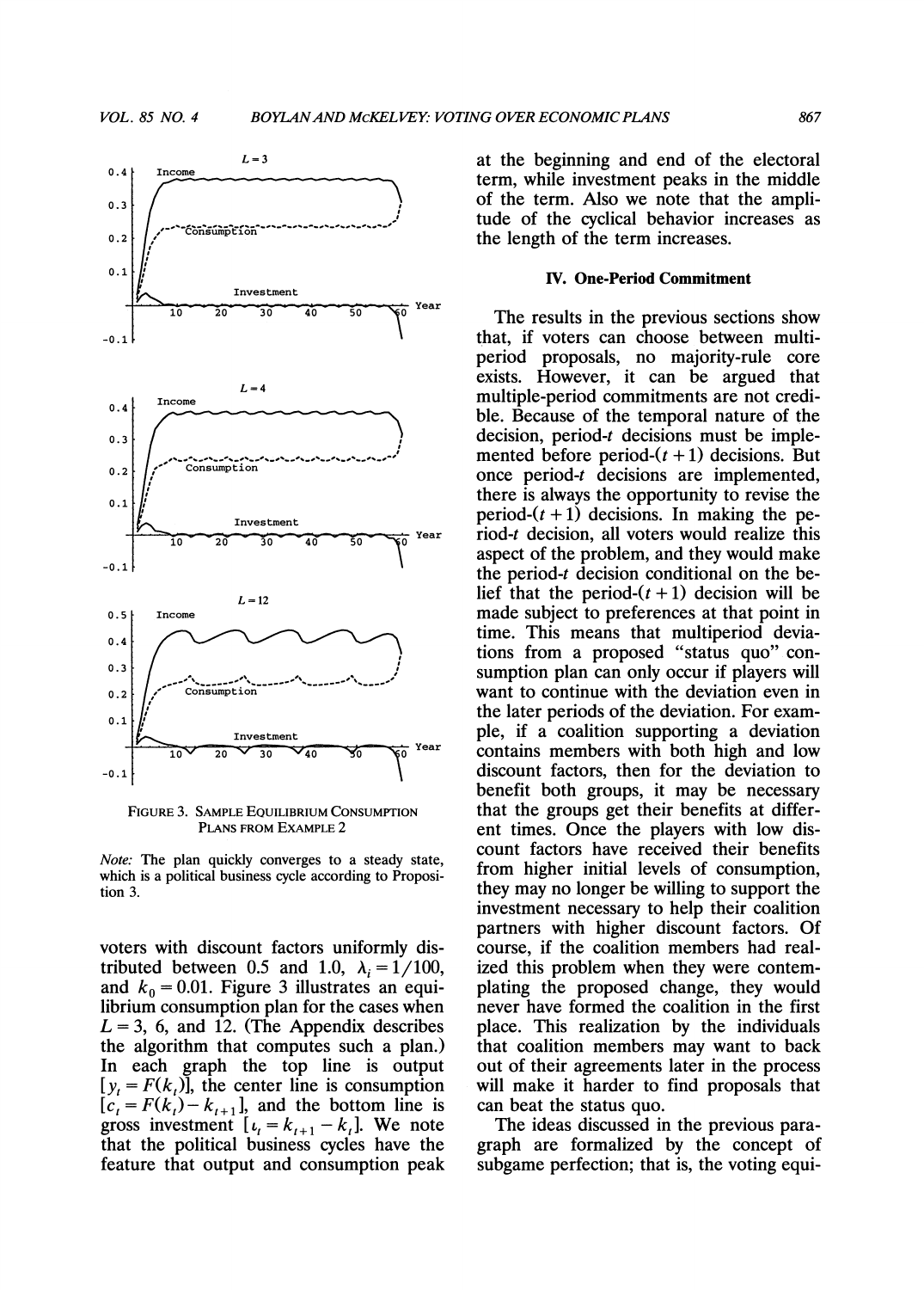

**FIGURE 4. ILLUSTRATION FOR PROPOSITION 4** 

**Notes: On the axes, we have the consumption at a given period and capital at the next period. F is the feasible set. A is the optimal choice of the median voter. Any movement away from A can be defeated by a majority.** 

**librium must be an equilibrium at every time period. In other words, no precommitment is possible. However, it is not straightforward to formalize this intuition. In order to define the notion of subgame perfection, a specific noncooperative game needs to be defined. Such a game needs to specify exactly how voters make decisions and exactly what type of information the participants in the decision-making process have. In Boylan et al. (1996), a model of twocandidate competition in which both voters and candidates behave strategically is defined. In this model, at each period candidates simultaneously precommit to consumption for that time period. Voters then simultaneously vote for one of the candidates. The candidate with the most votes is elected and implements the announced consumption. Candidates do not care about what consumption they select, but only care about being elected. Voters do not care about which candidate is elected, but only care about their consumption stream. Given such a model, it is shown in our work with John Ledyard (Boylan et al., 1996) that a voting equilibrium can be defined which satisfies the following property.** 

**PROPOSITION 4: The optimal consumption plan for the median voter is a voting equilibrium. If the time horizon, T, is finite, then it is the unique equilibrium.** 

**In this discussion we do not present the definition of the game, but instead focus on the properties of such a "voting equilib**rium." Let  ${c^*_{rT}(k)}$  be the optimal plan for **the median voter, given an initial capital k and a length of the time horizon T. We want to provide intuition for why**  ${c_{r}^{*}}_{T}(k)$  **is a voting equilibrium. Here we restrict our**selves to Markov plans, so at time *t*, voters **have a utility that depends on only the current consumption, c, and capital in the next period, k; specifically, utility of an individual with discount factor**  $\delta$  **is**  $u(c) + v_t^T(k, \delta)$ **, where**  $v_t^T(k, \delta) = \sum_{s=1}^{T-t} \delta^s u(c_{s, T-t}^*(k)).$  **By** monotonicity of  $c_{s,T-t}^*(k)$  (which is proved in Boylan et al. [1996]), if  $\delta > \delta'$ , then  $\partial v_t^T / \partial k(k, \delta) > \partial v_t^T / \partial k(k, \delta').$ 

**Figure 4 illustrates the decision in a particular time period and for a particular level of capital. F is the graph of capital level in next period, k, as a function of current**  consumption c (specifically,  $k = F(k - c)$ , where  $\vec{k}$  is the current level of capital). **Point A denotes the optimal choice for the median-discount-factor voter. Hence, at**  point A, the indifference curve labeled  $\delta_{\rm m}$ **is tangent to the feasible set. By the mono**tonicity of  $\partial v_t^T / \partial k$ , the indifference curves for voters with  $\delta > \delta_{\rm m}$  must be "flatter," and indifference curves for voters with  $\delta$  < **8m must be "steeper." Thus, A defeats any feasible point to the left of A by a majority of voters (the median voter and those less patient than the median voter), and A also defeats any feasible point to the right of A by a majority of voters (the median voter and those more patient than the median voter).** 

**Suppose that, after time t, voters select the continuation path that is optimal for the** 

<sup>&</sup>lt;sup>6</sup> For the infinite-horizon model the notation simplifies: utility of an individual with discount factor  $\delta$  is  $u(c) + v(k, \delta)$ , where  $v(k, \delta) = \sum_{s=1}^{\infty} \delta^{s} u(c_s^{*}(k))$ .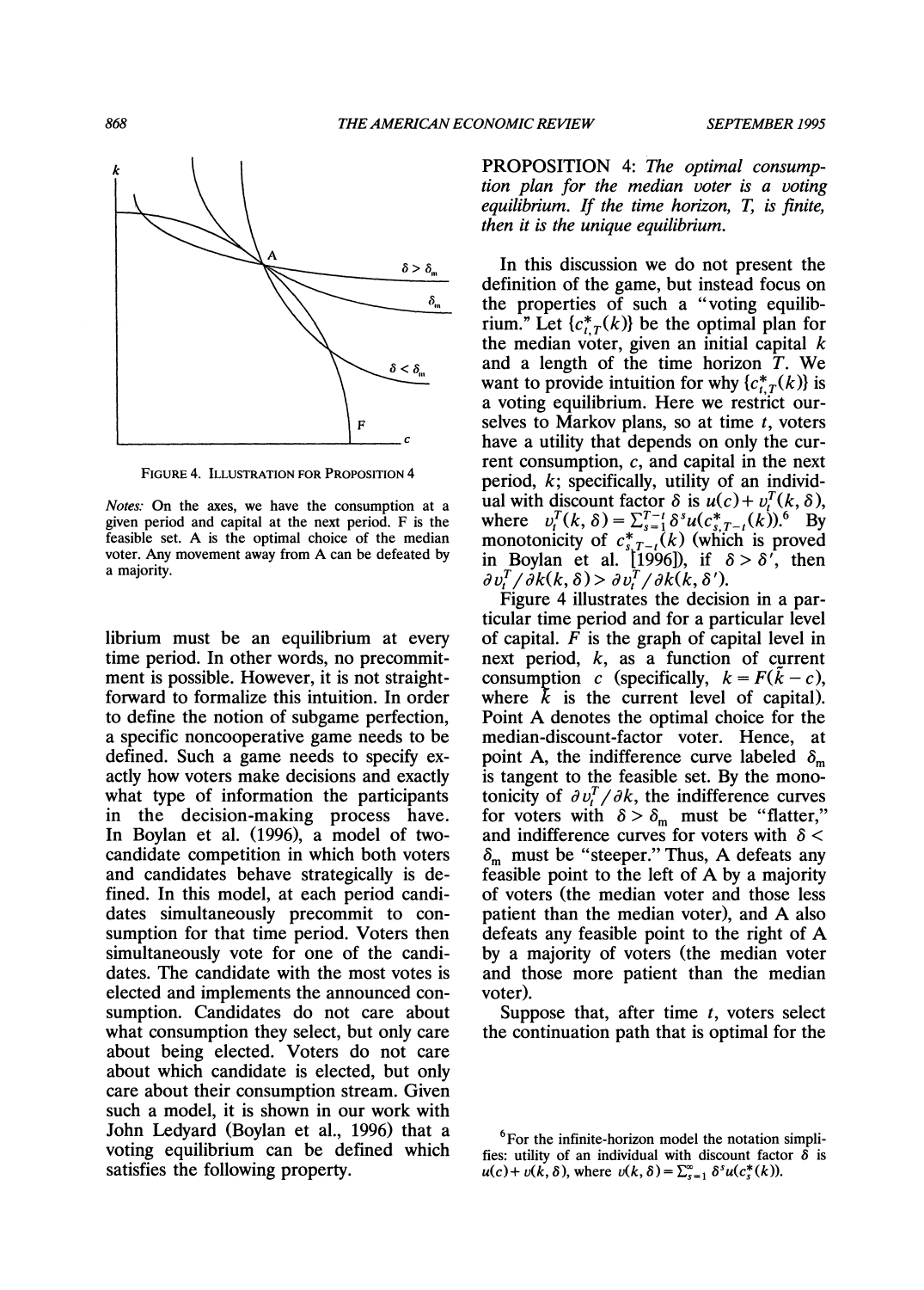**median voter. Then, the argument in the previous paragraph shows that at time t voters select the consumption level that is optimal for the median voter. Consequently, the optimal consumption plan for the median voter is a voting equilibrium. Suppose the time horizon is finite. In the last period there is a unique equilibrium, namely, consume everything. By the argument in the previous paragraph and by induction, at every time period, the continuation value is unique, and hence the equilibrium is unique.** 

#### **V. Conclusion**

**The growth literature analyzes optimal policies and competitive outcomes from the point of view of a representative consumer. This paper discusses how the political process aggregates preferences of voters with different time preferences. The paper suggests that if there are large numbers of voters and there is either a finite planning horizon or periodic elections, the outcome of the political process will be different than the prediction given by the representativeagent model. These results are formally stated and proved in Boylan et al. (1996).** 

**In the case of periodic elections, steadystate equilibrium consumption plans behave like political business cycles. Unlike the model of Nordhaus (1975), the political business cycles are not caused by voter myopia, but by how the majority relation aggregates preferences, and cyclic consumption plans would be selected even at the beginning of the term of office. Since the cycles arise because of coalitions between patient and impatient voters, they generate different patterns than other models of political business cycles. Computations on simple examples suggest that the cycles begin with a postelection (not preelection) burst of consumption to appeal to impatient voters, followed by a period of reinvestment to appeal to patient voters.** 

**Our analysis also raises questions as to whether neoclassical optimal plans are desirable from a welfare point of view, since they can always be defeated by virtually unanimous majorities. In particular, cyclical plans are majority-preferred to them and, if**  **the planning horizon is short, can only be defeated by smaller majorities than neoclassical optimal paths.** 

## **APPENDIX**

**This appendix describes how we com**puted the plans in Figure 3. Let  $\delta_t =$  $(1/100)\sum_{i=0}^{99} [0.5 + i(0.5)(1/99)]^t$ . Let  $h =$  $(h_1, \ldots, h_L)$ :  $\mathbb{R} \to \mathbb{R}^L$ , represent the L-period policy function, where  $h<sub>i</sub>(k)$  represents the capital at the beginning of period  $t$  if  $k$  is the initial capital stock at time  $t = 0$ . For notational convenience, we write  $h_0(k) = k$ . For any integer *j*, define  $h_{i}$ <sub> $i+1$ </sub> $(k)$  =  $h_t(h_t^j(k))$ , and for any h, define

$$
v_{h}(k) = \sum_{t=0}^{\infty} \delta_{t+L} u(F(h_{t}(k)) - h_{t+1}(k)).
$$

For any  $h: \mathbb{R} \to \mathbb{R}^L$ ,  $v: \mathbb{R} \to \mathbb{R}$ , and  $k \in \mathbb{R}$ , **define** 

$$
w(k; h, v) = \sum_{t=0}^{L-1} \delta_t u(F(h_t(k)) - h_{t+1}(k)) + v(h_L(k)).
$$

**To compute a solution, we choose a grid on k (capital), and for any given L we proceed as follows:** 

- **1.** Start with an initial guess  $v(k)$  of  $v<sub>h</sub>(k)$ **on the grid.**
- 2. Compute  $\hat{h}(k) \in \text{argmax}_{\hat{\mu}} w(k; \hat{h}, v)$  for **each k on the grid.**
- 3. Set  $h(k) = \hat{h}(k)$  on the grid.
- **4.** Compute  $\hat{v}(k) = v_h(k) = \sum_{t=0}^{T} \delta_{t+L} \times$  $u(F(h_t(k)) - h_{t+1}(k)).$
- **5.** If  $|\hat{v} v| < \tau$  (in the  $\ell_1$  norm), stop.
- 6. Otherwise, set  $v(k) = \hat{v}(k)$  and go to 2.

We use as our grid  $H = \{k = 0.002 \times j : j \text{ an}$ integer with  $0 \le j \le 200$ . We set  $T = 150$ and  $\tau = 1.0 \times 10^{-10}$ . In all the examples we **have tried, we find the above program converges (satisfies the condition in step 5 above).**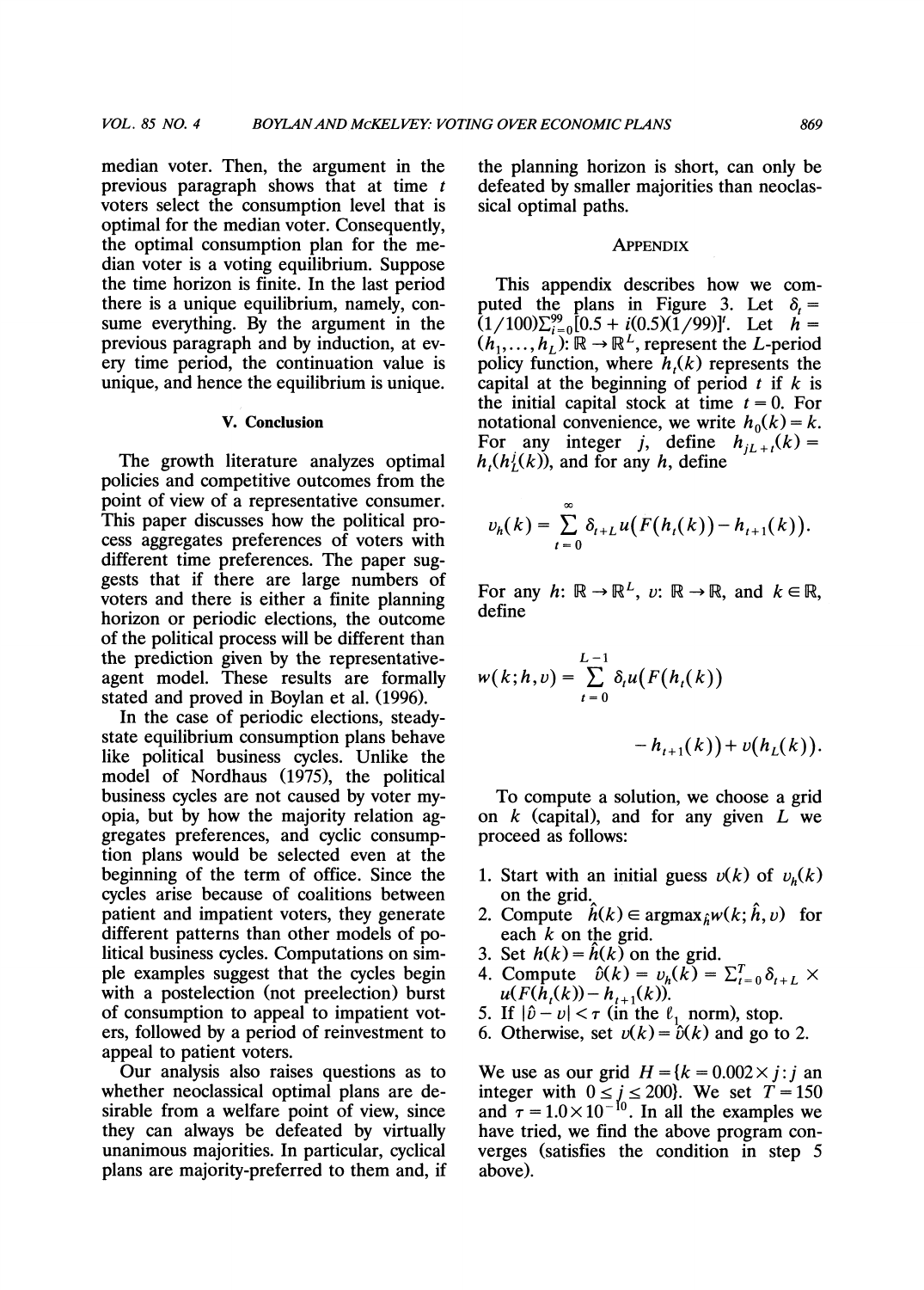## **REFERENCES**

- **Alesina, Alberto. "Macroeconomic Policy in a Two-Party System as a Repeated Game." Quarterly Journal of Economics, August 1987, 102(3), pp. 651-78.**
- **Allen, Stuart D.; Sulock, Joseph M. and Sabo, William A. "The Political Business Cycle: How Significant?" Public Finance Quarterly, January 1986, 14(1), pp. 107-12.**
- **Beck, Nathaniel. "Social Choice and Economic Growth." Public Choice, 1978, 33(2), pp. 33-48.**
- **Boldrin, Michele and Montrucchio, Luigi. "On the Indeterminacy of Capital Accumulation Paths." Joumal of Economic Theory, October 1986, 40(1), pp. 26-39.**
- **Boylan, Richard T. "Voting over Investment." Joumal of Mathematical Economics, 1995 (forthcoming).**
- **Boylan, Richard T.; Ledyard, John and McKelvey, Richard D. "Political Competition in a Model of Economic Growth: Some Theoretical Results." Economic Theory, 1996 (forthcoming).**
- **Cargill, Thomas F. and Hutchinson, Michael M. "Political Business Cycles with Endogenous Election Timing: Evidence from Japan." Review of Economics and Statistics, November 1991, 73(4), pp. 733-39.**
- **Cass, David. "Optimum Growth in an Aggregative Model of Capital Accumulation." Review of Economic Studies, July 1965, 32(3), pp. 233-40.**
- **Davidson, Lawrence S.; Fratianni, Michele and von Hagen, Jurgen. "Testing for Political Business Cycles." Joumal of Policy Modeling, Spring 1990, 12(1), pp. 35-59.**
- **Deneckere, Raymond and Pelikan, Steve. "Competitive Chaos." Joumal of Economic Theory, October 1986, 40(1), pp. 13-25.**
- **Findlay, David W. "The Political Business Cycle and Republican Administrations: An Empirical Investigation." Public Finance Quarterly, July 1990, 18(3), pp. 328-38.**
- **Gale, D. "Nonlinear Duality and Qualitative Properties of Optimal Growth," in J. Abadie, ed., Integer and nonlinear programming. Amsterdam: North-Holland, 1970, pp. 309-19.**
- **Golden, David G. and Poterba, James M. "The Price of Popularity: The Political Business Cycle Reexamined." American Journal of Political Science, November 1980, 24(4), pp. 696-714.**
- **Harris, Milton. Dynamic economic analysis. New York: Oxford University Press, 1987.**
- **Keil, Manfred W. "Is the Political Business Cycle Really Dead?" Southem Economic Joumal, July 1988, 55(1), pp. 86-99.**
- **Koopmans, Tjalling C. "On the Concept of Optimal Economic Growth," in Pontificae Academiae Scientiarum Scripta Varia 28, Econometric Approach to Development Planning. Chicago: Rand McNally, 1965, pp. 225-87.**
- **Kramer, Gerald H. "Extension of a Dynamical Model of Political Equilibrium." Mimeo, California Institute of Technology, 1980.**
- **Majumdar, Makul and Mitra, Tapan. "Periodic and Chaotic Programs of Optimal Intertemporal Allocation in an Aggregative Model with Wealth Effects." Economic Theory, 1994, 4(5), pp. 649-76.**
- **McCallum, Bennett. "The Political Business Cycle: An Empirical Test." Southem Economic Joumal, January 1978, 44(3), pp. 504-15.**
- **McKenzie, Lionel W. "Turnpike Theory." Econometrica, September 1976, 44(5), pp. 841-65.**
- **Nishimura, Kazuo; Sorger, Gerhard and Yano, Makoto. "Ergodic Chaos in Optimal Growth Models with Low Discount Rates." Economic Theory, 1994, 4(5), pp. 705-12.**
- **Nordhaus, William D. "The Political Business Cycle." Review of Economic Studies, April 1975, 42(2), pp. 169-90.**
- **Paldam, Martin. "Is There an Election Cycle? A Comparative Study of National Accounts." Scandinavian Joumal of Economics, 1979, 81(2), pp. 323-42.**
- **Peleg, Bezalel and Yaari, Menahem E. "On the Existence of a Consistent Course of Action when Tastes are Changing." Review of Economic Studies, 1973, 40(3), pp. 391-401.**
- **Ramsey, Frank P. "A Mathematical Theory of Saving." Economic Joumal, December 1928, 38(4), pp. 543-59.**